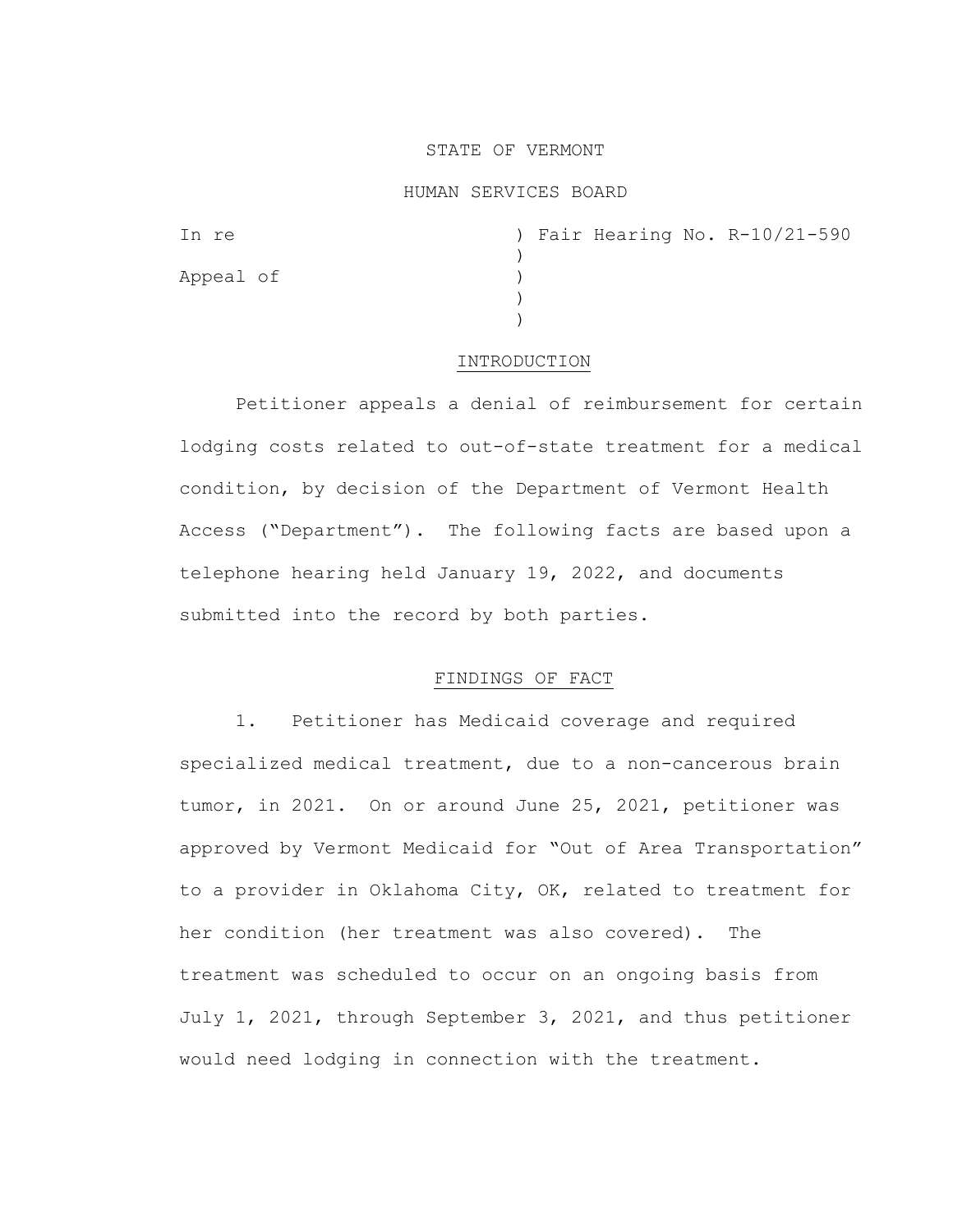2. The approval of petitioner's transportation costs was emailed to her on June 25, 2021. Among other things, the approval was for ("approximately") 64 nights of lodging. The lodging establishment identified in the approval was the "Extended Stay America" hotel in Oklahoma City. The approval also included lodging for three (3) nights for travel prior to July 1, 2021, and three (3) nights following petitioner's final appointment with the treatment provider in Oklahoma City, which was estimated to occur on September 3, 2021. Petitioner was going to drive to Oklahoma City (with her minor child and dog) and therefore needed lodging on her way there and  $back.1$  $back.1$ 

3. Vermont Medicaid relies on a transportation "broker" to administer coverage requests such as the one involved here – this function is performed by the Vermont Public Transportation Association ("VPTA"). Thus, petitioner's approval was issued by VPTA and contained the following relevant conditions: (1) "VPTA must arrange and pay for all lodging, no exceptions."; (2) "Once authorized to stay overnight, VPTA must arrange for the least expensive,

<span id="page-1-0"></span><sup>&</sup>lt;sup>1</sup> Petitioner was approved to drive rather than fly to Oklahoma City because she needed to have access to a vehicle during her stay. Petitioner's daughter and her dog were not included in the transportation approval; this is not at issue in the appeal.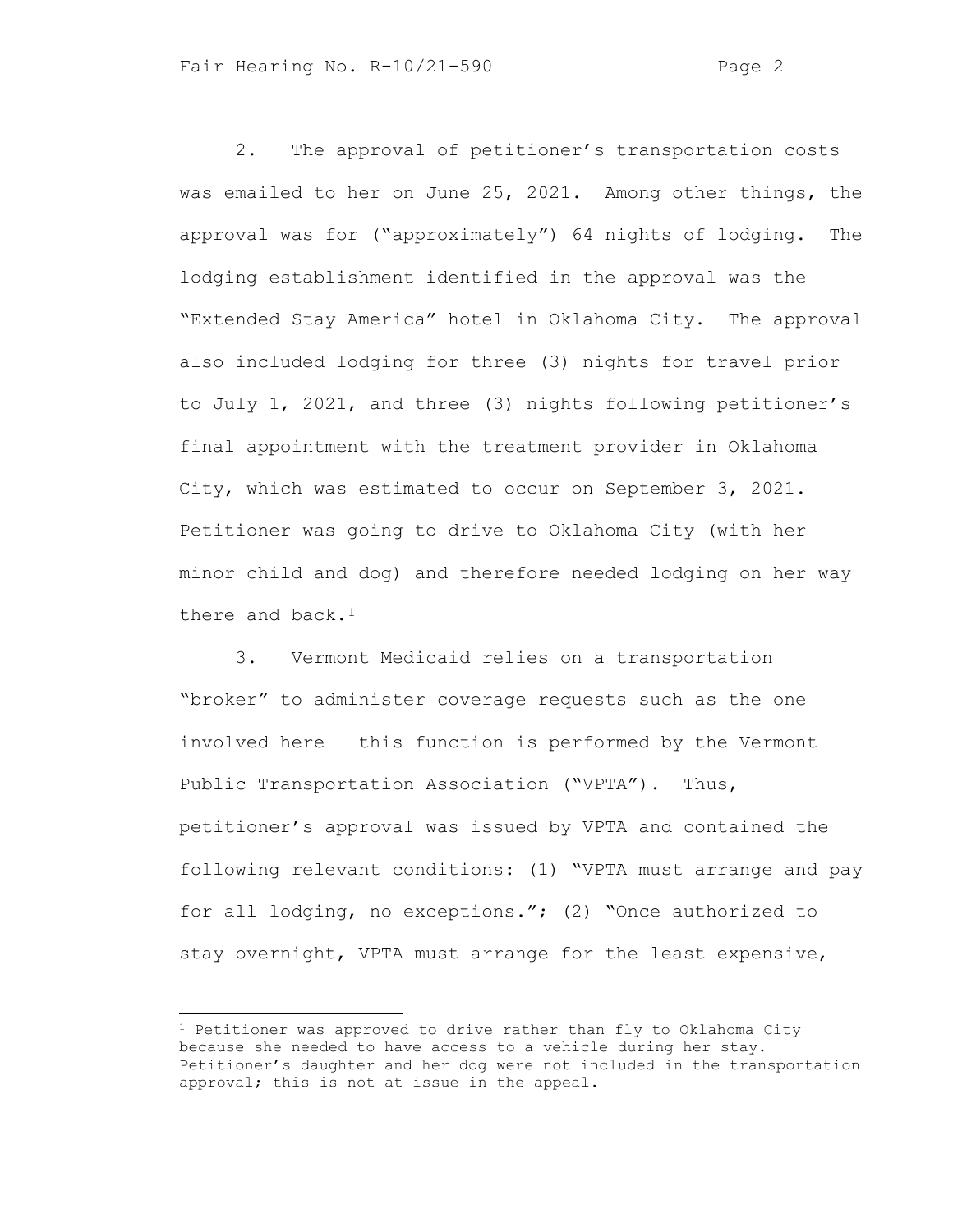most-appropriate lodging available. If a member declines any VPTA-arranged housing, the member will be responsible for the entire cost."; and (3) "By signing this document, I understand that I am agreeing to the terms and conditions of this document. I accept by violating the terms and conditions of this document, I will be responsible for any charges I have incurred."

4. Of note, VPTA approved petitioner to arrange for her own lodging during the travel to and from Oklahoma City, and to be reimbursed for that lodging up to a pre-approved maximum cost. As credibly explained in the testimony presented at hearing by the Department, the reason for this exception was that there was no way to know how far petitioner would drive each day, so this arrangement gave petitioner flexibility to travel as far as she could on any given day and also prevented a scenario where petitioner may have failed to check into lodging that had been pre-arranged (in which case Vermont Medicaid would have incurred unnecessary costs). VPTA viewed the lodging arranged in Oklahoma City to be longer-term and in one geographic area and thus subject to the requirement of pre-approval.

5. The email to petitioner which contained the transportation approval was from a VPTA employee, who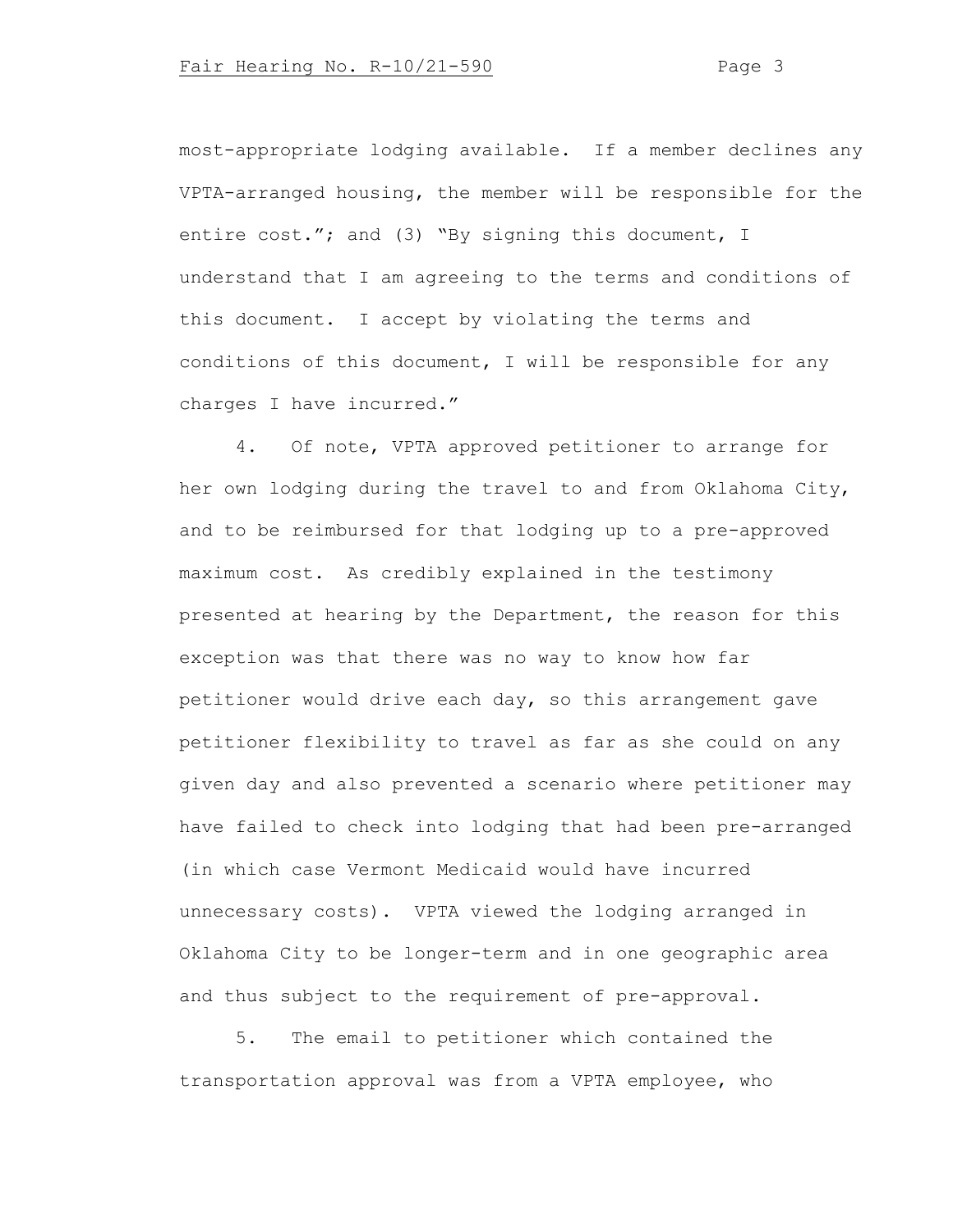specified in the email that petitioner could sign and return the document or, alternatively, she could also reply to the email stating "I agree," emphasizing that by doing so, petitioner was agreeing that "By signing this document, I understand that I am agreeing to the terms and conditions of this document. I accept by violating the terms and conditions of this document, I will be responsible for any charges I have incurred."

6. Petitioner responded to the email on the same date (June 25, 2021), stating "I agree."

7. Prior to the approval and petitioner's agreement to the terms of the approval, there was some dispute between the parties regarding where, exactly, petitioner would be authorized to stay in Oklahoma City. Petitioner initially requested to stay in lodging that was connected to the treatment provider in Oklahoma City (which provides a type of radiation treatment referred to as "proton" therapy). However, after exploring this option, Vermont Medicaid did not approve the lodging, because the lodging provider would not agree to VPTA's standard agreement with all lodging providers. It appears that a significant issue included that the housing provider required payment up front and would not accept credit cards.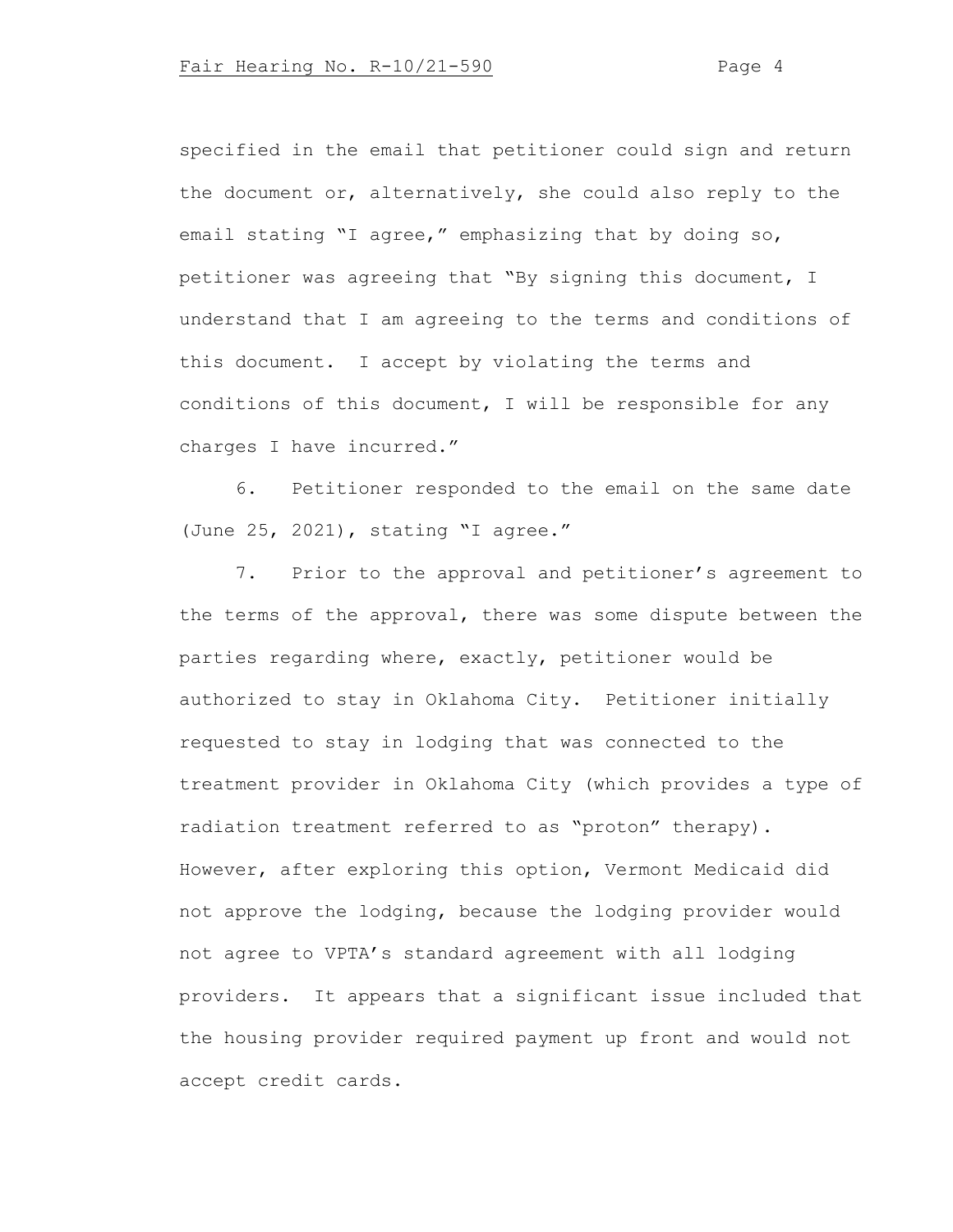8. Ultimately, and prior to her agreement to the terms of the approval of her transportation expenses, VPTA identified alternative lodging – the Extended Stay America hotel that was specifically identified in the June 25, 2022, notice of approval described above.

9. Petitioner traveled to Oklahoma City without incident and began her course of treatment on July 1, 2021. Shortly after checking into her Extended Stay America room, petitioner contacted VPTA to express several concerns about her room and the hotel, including: the cleanliness of the room; what she believed to be illicit drug activity on the premises; and "thin" walls which caused her to experience noise disturbances during normal sleeping hours.

10. VPTA began working with the hotel to see if petitioner could be moved to another room; petitioner declined this option and requested that she be placed in a different hotel. VPTA eventually identified another hotel for petitioner to check into on July 2, 2021 (a "Sonesta" brand hotel in another part of Oklahoma City). However, petitioner declined to check into this hotel, and instead decided to check into another hotel that had not been preapproved by VPTA.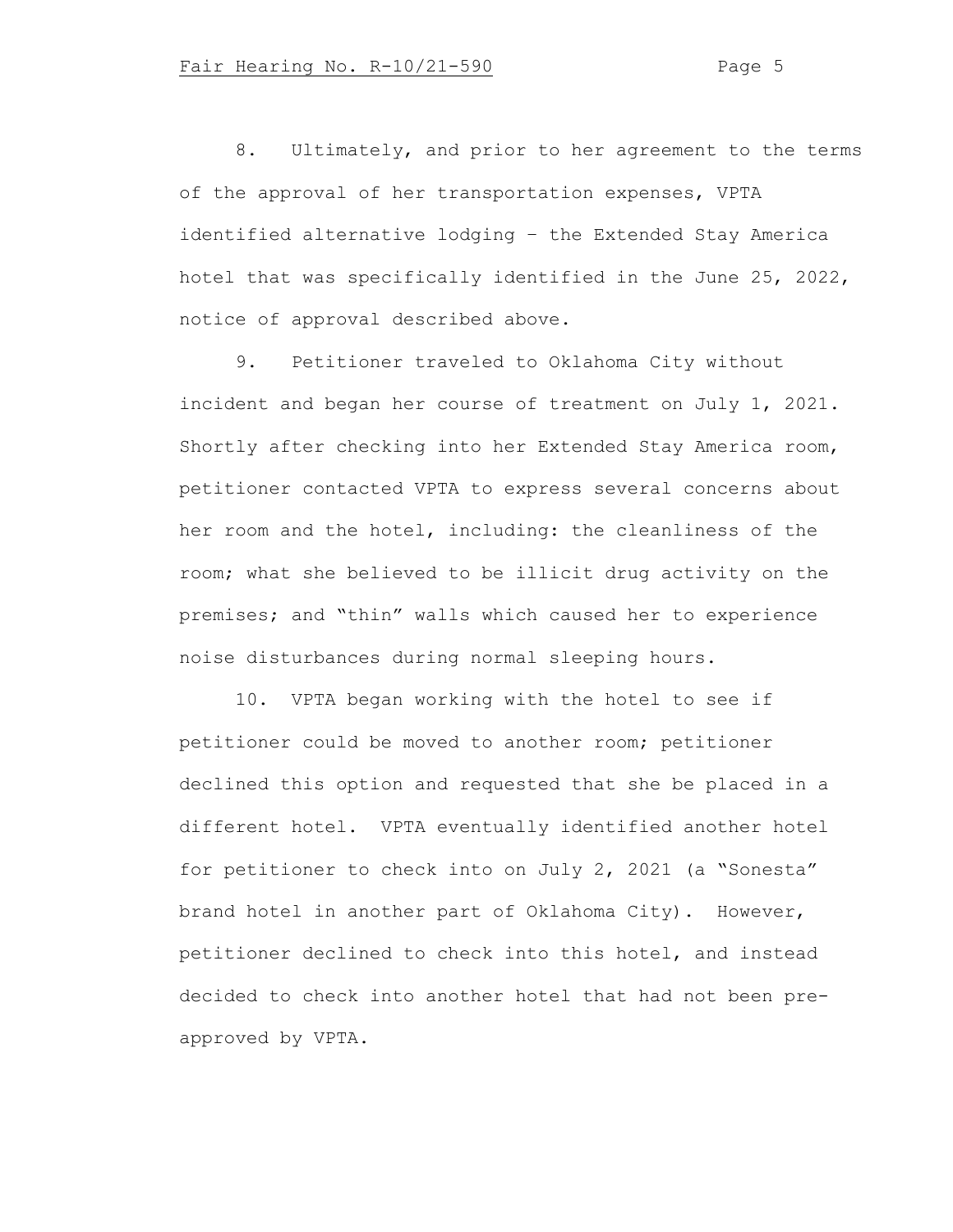11. When petitioner declined the lodging, VPTA sent her a letter dated July 2, 2021, stating the following:

VPTA identified the Sonesta Simply Suites Oklahoma City...as an acceptable lodging option. It has come to our attention that you have requested to waive your rights to have your lodging paid for by the Department of Vermont Health Access (Vermont Medicaid). If this is the case, we will require your signature to verify you are waiving your VT Medicaid benefit for your current Medicaid stay in Oklahoma City, OK from July 2, 2021- September 3, 2021. We have attached the form for your signature denying the provided lodging benefit.

12. This letter included: a notice of decision indicating that petitioner had "waived" her entitlement to payment for her lodging; a waiver form for petitioner to sign and send back; and a description of petitioner's appeal rights. Petitioner did not sign the waiver form and instead filed the instant appeal.

13. At hearing, petitioner explained her decision to decline the lodging identified by VPTA. She cited concerns about safety in the area of the hotel and distance from the treatment facility (compared to the hotel she chose for herself). Petitioner also submitted printouts of maps of the Oklahoma City area from an on-line tracker of crime reports in the area, with hand-written notes (by petitioner) showing the location of hotel she declined, the location of the hotel she chose on her own, and the location of her treatment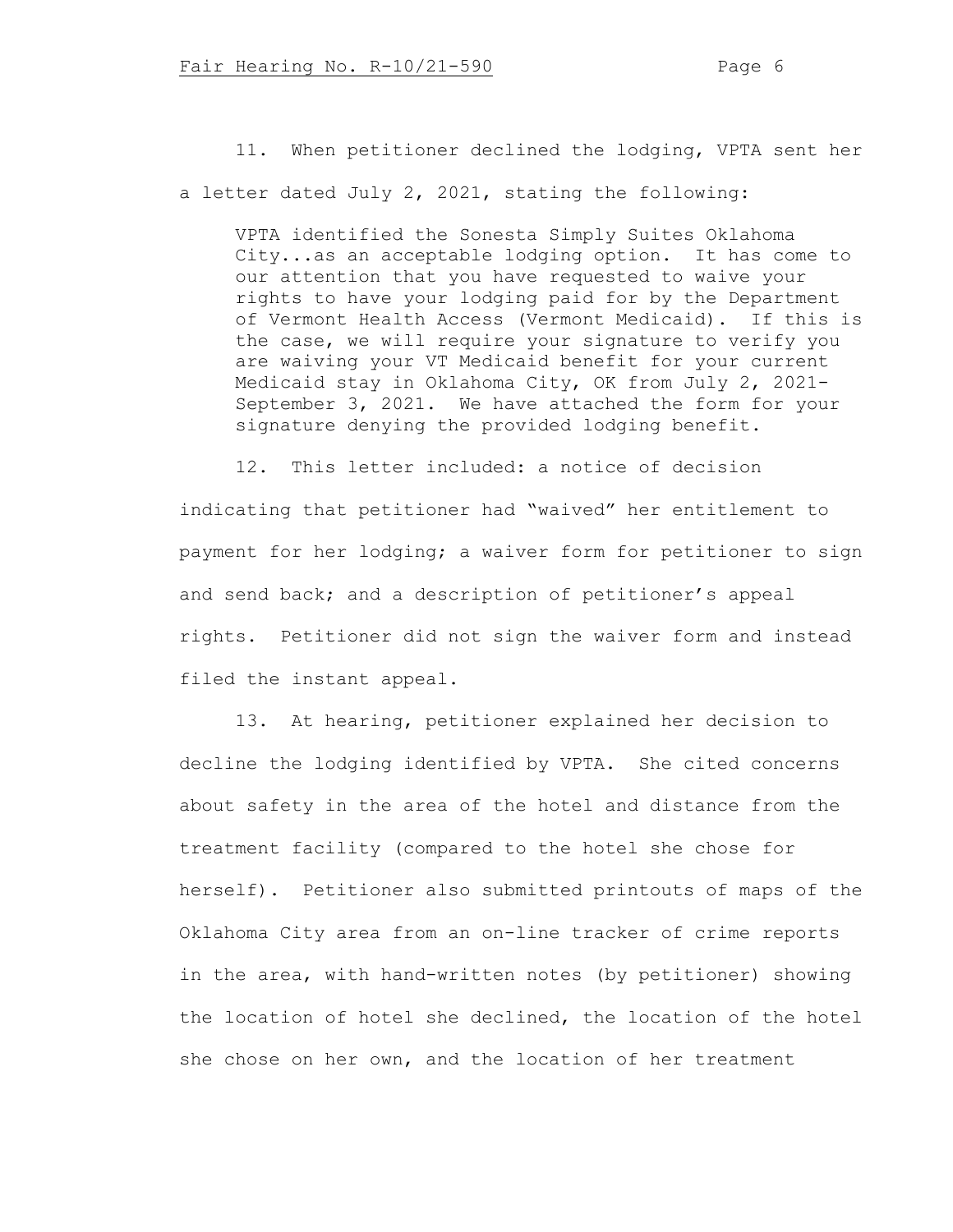provider, with the stated goal of showing that (1) the area containing the hotel that VPTA had approved was unsafe; and (2) that the hotel petitioner chose on her own was in a safer area and closer to the treatment provider and thus less costly to Medicaid (petitioner was also being reimbursed for mileage to and from the treatment provider).

14. While petitioner's point in submitting this information is understood, the maps submitted were unclear as to the nature and extent of crime reports in the area; petitioner herself conceded that the maps were not complete and a section was cut off during the printing process. However, even if the maps had been clearer, the appropriateness of the lodging arranged by VPTA cannot reasonably be evaluated based solely on a general summary of crime reports in the area, particularly given that petitioner chose not to check into the alternative hotel identified by VPTA in the first place. Furthermore, the information submitted by petitioner does not establish there was any immediate health or safety concern or other exigent reason for declining the second hotel arrangement.

15. Petitioner indicated at hearing that she also brought her appeal to make the point that VPTA should consider data like the crime information she provided, to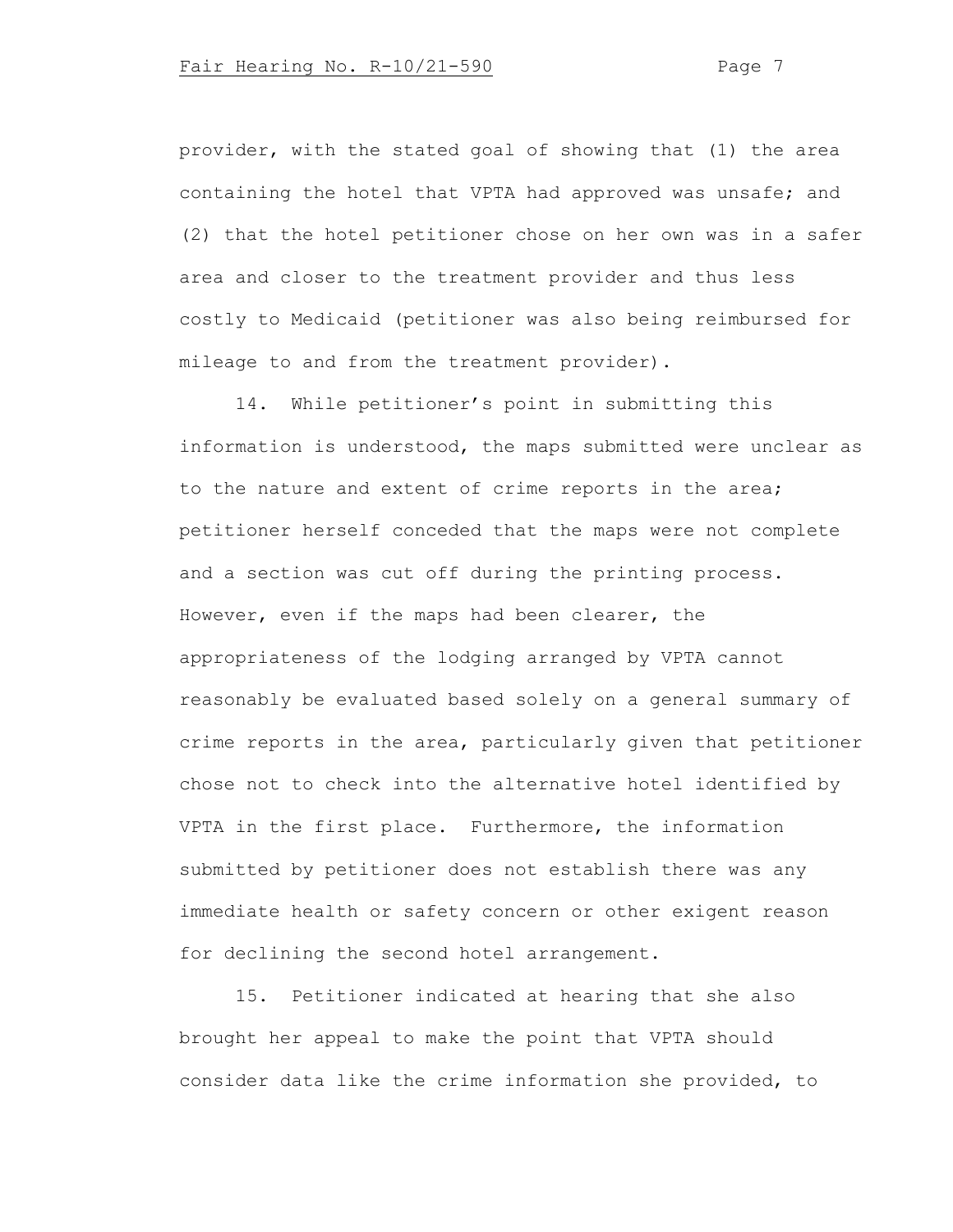better evaluate lodging options and to consider issues beyond cost and location in meeting the medical needs of Medicaid participants. For its part, the Department (through VPTA) although disagreeing with petitioner's overarching characterization of the approval process - indicated at hearing that this type of feedback was constructive to the operation of the non-emergency Medicaid transportation program.

# ORDER

The Department's decision is affirmed.

#### REASONS

Review of the Department's determination is de novo. The Department has the burden of proof at hearing if terminating or reducing existing benefits; otherwise the petitioner bears the burden. *See* Fair Hearing Rule 1000.3.0.4.

Non-emergency Medicaid transportation coverage falls under Health Care Administrative Rule ("HCAR") 4.225, with the following basic requirement of coverage:

(a) Transportation to and from necessary, non-emergency medical services is covered and available to eligible Medicaid beneficiaries on a statewide basis. Transportation includes expenses for nonemergency medical transportation and other related travel expenses determined to be necessary by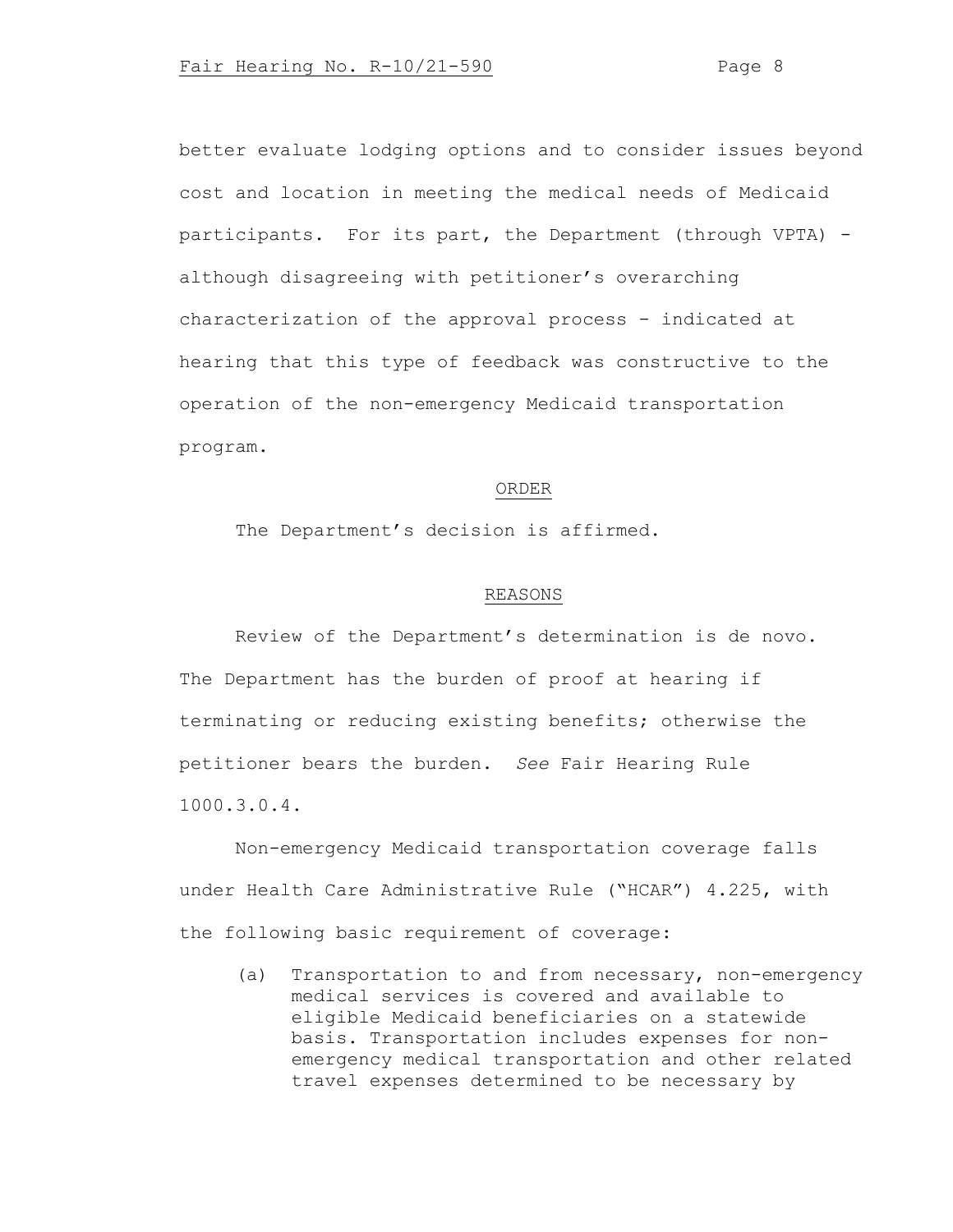Vermont Medicaid to secure medically necessary services.

HCAR Rules § 4.225.2.

In addition, "prior authorization" is required for coverage, *see* HCAR Rules § 4225.5, and "Payment is made for the least expensive mode of transportation available and appropriate to meet the medical needs of the beneficiary." HCAR Rules § 4225.4(d). The Department has also developed a "procedures manual" for the administration of transportation benefits, referred to as the "Medicaid Non-Emergency Medical Transportation Procedures Manual" (or "Manual"). The Manual has a specific section on "Lodging," which provides as follows (in pertinent part):

If it appears that overnight lodging would be less expensive than mileage costs for multiple trips, VPTA will arrange the lodging upon approval from DVHA. When members have been authorized to stay overnight, VPTA must arrange for the least expensive, most appropriate lodging available. If a member declines any VPTAarranged lodging, the member will be responsible for the entire cost.

Manual, p. [2](#page-8-0)3 (emphasis in original).<sup>2</sup>

While the Manual is not a "rule," the above-quoted provision is reasonably consistent with the HCAR Rules, in particular the HCAR requirements of "prior authorization" for

<span id="page-8-0"></span><sup>2</sup> The Manual may be found in its entirety at:

[https://dvha.vermont.gov/sites/dvha/files/documents/providers/Forms/NEMT%](https://dvha.vermont.gov/sites/dvha/files/documents/providers/Forms/NEMT%20FY21%20Manual%20Final%201.12.21.pdf) [20FY21%20Manual%20Final%201.12.21.pdf.](https://dvha.vermont.gov/sites/dvha/files/documents/providers/Forms/NEMT%20FY21%20Manual%20Final%201.12.21.pdf)